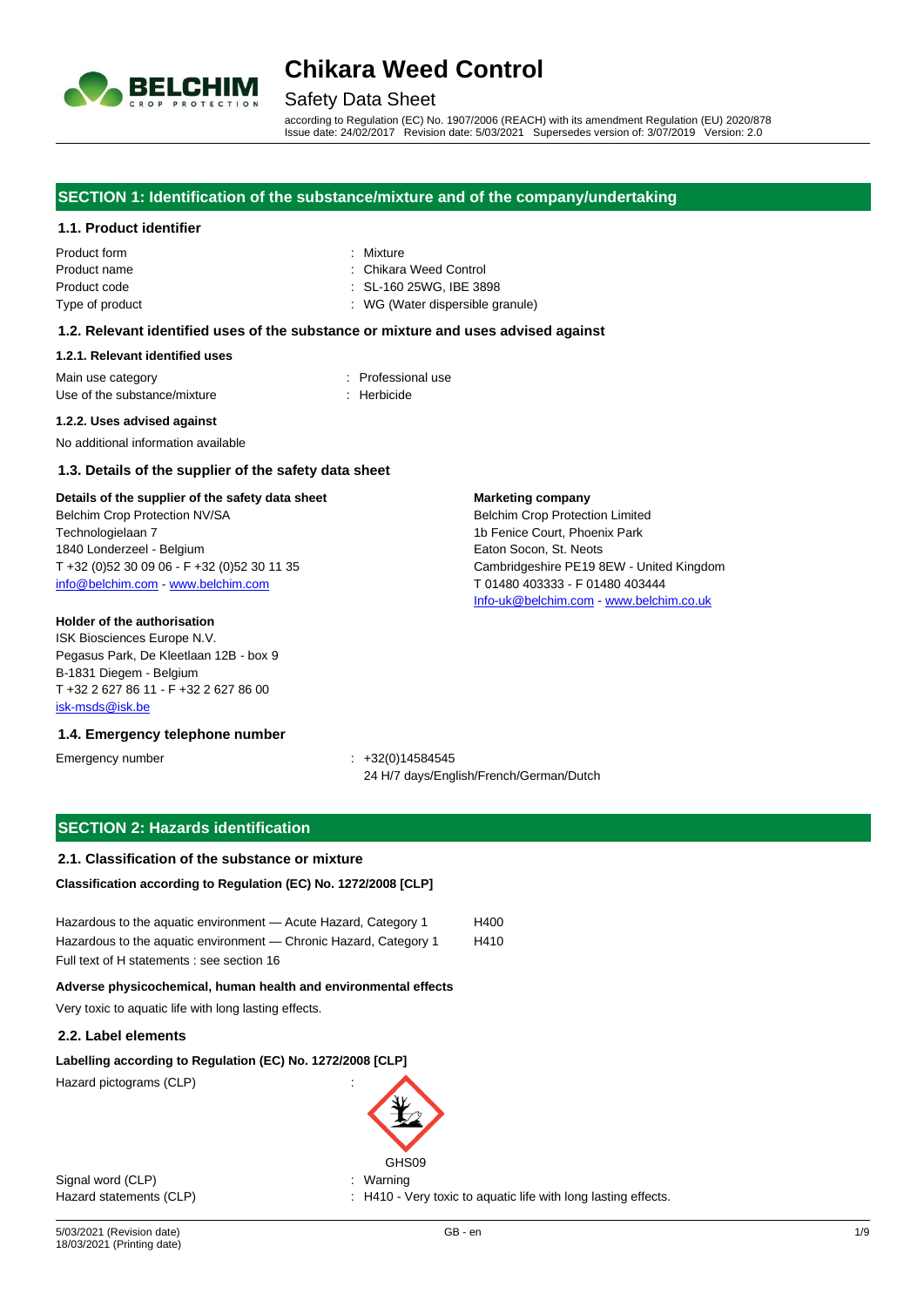### Safety Data Sheet

according to Regulation (EC) No. 1907/2006 (REACH) with its amendment Regulation (EU) 2020/878

| Precautionary statements (CLP) | : P273 - Avoid release to the environment.<br>P391 - Collect spillage.<br>P501 - Dispose of contents/container to a licensed hazardous-waste disposal contractor or<br>collection site except for empty clean triple rinsed containers which can be disposed of as<br>non-hazardous waste. |
|--------------------------------|--------------------------------------------------------------------------------------------------------------------------------------------------------------------------------------------------------------------------------------------------------------------------------------------|
| EUH-statements                 | : EUH210 - Safety data sheet available on request.<br>EUH401 - To avoid risks to human health and the environment, comply with the instructions<br>for use.                                                                                                                                |

#### **2.3. Other hazards**

This substance/mixture does not meet the PBT criteria of REACH regulation, annex XIII This substance/mixture does not meet the vPvB criteria of REACH regulation, annex XIII

### **SECTION 3: Composition/information on ingredients**

#### **3.1. Substances**

Not applicable

#### **3.2. Mixtures**

| Name                                                                                                 | Product identifier                                   | %         | Classification according to<br>Regulation (EC) No. 1272/2008<br>[CLP]                                 |
|------------------------------------------------------------------------------------------------------|------------------------------------------------------|-----------|-------------------------------------------------------------------------------------------------------|
| flazasulfuron (ISO); 1-(4,6-dimethoxypyrimidin-2-yl)-3-<br>(3-trifluoromethyl-2-pyridylsulfonyl)urea | (CAS-No.) 104040-78-0<br>(EC Index-No.) 016-085-00-2 | $25 - 50$ | Aquatic Acute 1, H400<br>Aquatic Chronic 1, H410                                                      |
| Quarz (SiO2)                                                                                         | (CAS-No.) 14808-60-7<br>(EC-No.) 238-878-4           | $20 - 25$ | Not classified                                                                                        |
| Methylnaphtalenesulfonic acid/formaldehyde,<br>copolymer, sodium salt                                | (CAS-No.) 81065-51-2                                 | < 10      | Eye Irrit. 2, H319<br>Aquatic Chronic 3, H412                                                         |
| Sodium diisopropylnaphtalenesulphonate                                                               | (CAS-No.) 1322-93-6<br>(EC-No.) 215-343-3            | < 5       | Acute Tox. 4 (Oral), H302<br>Acute Tox. 4 (Inhalation), H332<br>Eye Irrit. 2, H319<br>STOT SE 3, H335 |

Comments : <0.1%

Silica, respirable crystalline

Full text of H-statements: see section 16

#### **SECTION 4: First aid measures**

# **4.1. Description of first aid measures**

| First-aid measures general<br>First-aid measures after inhalation                                                   | : Consult a doctor/medical service if you feel unwell.<br>: Move the affected person to the fresh air. Respiratory problems: consult a doctor/medical<br>service.                                                                                                                                    |
|---------------------------------------------------------------------------------------------------------------------|------------------------------------------------------------------------------------------------------------------------------------------------------------------------------------------------------------------------------------------------------------------------------------------------------|
| First-aid measures after skin contact<br>First-aid measures after eye contact<br>First-aid measures after ingestion | : Wash skin with mild soap and water. If skin irritation occurs: Get medical advice/attention.<br>: Immediately rinse with plenty of water. Consult an eye specialist if necessary.<br>: Do not induce vomiting. Rinse mouth out with water. Consult a doctor/medical service if you<br>feel unwell. |

### **4.2. Most important symptoms and effects, both acute and delayed**

Symptoms/effects : None known.

# **4.3. Indication of any immediate medical attention and special treatment needed**

Treat symptomatically.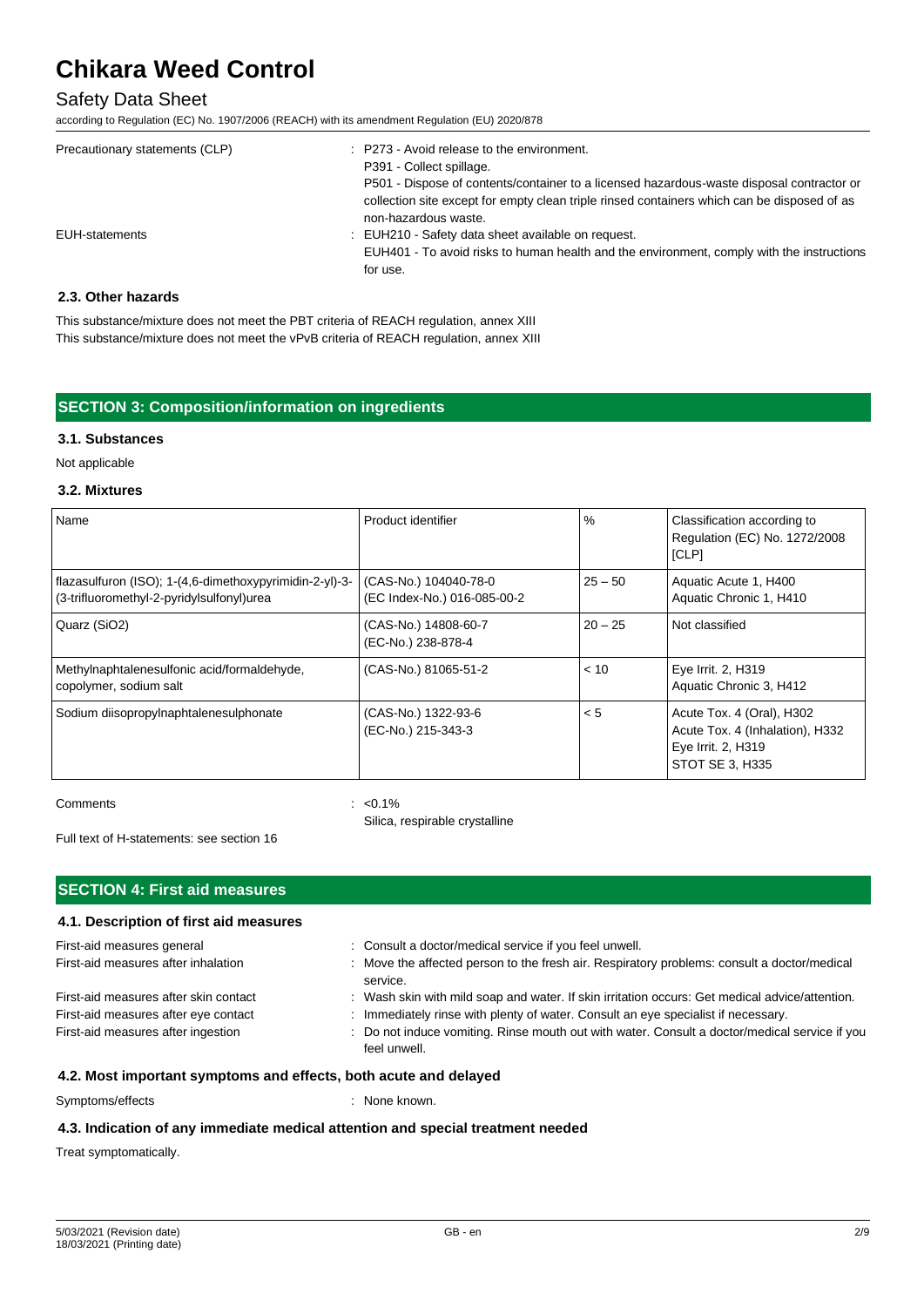# Safety Data Sheet

according to Regulation (EC) No. 1907/2006 (REACH) with its amendment Regulation (EU) 2020/878

| <b>SECTION 5: Firefighting measures</b>                                                                                                                                                             |  |  |  |  |  |
|-----------------------------------------------------------------------------------------------------------------------------------------------------------------------------------------------------|--|--|--|--|--|
|                                                                                                                                                                                                     |  |  |  |  |  |
| : Polyvalent foam. Dry powder. Carbon dioxide. Water spray.<br>: Strong water jet.                                                                                                                  |  |  |  |  |  |
| 5.2. Special hazards arising from the substance or mixture                                                                                                                                          |  |  |  |  |  |
| : Corrosive vapours. Nitrous fumes. Hydrofluoric Acid. Sulphur oxides. Carbon monoxide.<br>Carbon dioxide.                                                                                          |  |  |  |  |  |
|                                                                                                                                                                                                     |  |  |  |  |  |
| : Dilute toxic gases with water spray. Prevent fire fighting water from entering the<br>environment. Contain the extinguishing fluids by bunding (the product is hazardous for the<br>environment). |  |  |  |  |  |
| : Gloves. Protective non-flammable clothing. Dust cloud production: compressed air/oxygen<br>apparatus. Heat/fire exposure: compressed air/oxygen apparatus.                                        |  |  |  |  |  |
|                                                                                                                                                                                                     |  |  |  |  |  |

| <b>SECTION 6: Accidental release measures</b><br>6.1. Personal precautions, protective equipment and emergency procedures |                                                                                                                                                                                              |  |  |  |
|---------------------------------------------------------------------------------------------------------------------------|----------------------------------------------------------------------------------------------------------------------------------------------------------------------------------------------|--|--|--|
|                                                                                                                           |                                                                                                                                                                                              |  |  |  |
| 6.1.1. For non-emergency personnel                                                                                        |                                                                                                                                                                                              |  |  |  |
| Protective equipment                                                                                                      | : For further information refer to section 8: "Exposure controls/personal protection".                                                                                                       |  |  |  |
| 6.1.2. For emergency responders                                                                                           |                                                                                                                                                                                              |  |  |  |
| Protective equipment                                                                                                      | : Protective gloves. Protective clothing. Dust cloud production: compressed air/oxygen<br>apparatus. For further information refer to section 8: "Exposure controls/personal<br>protection". |  |  |  |

#### **6.2. Environmental precautions**

Contain leaking substance, pump over in suitable containers. Dam up the solid spill. Knock down/dilute dust cloud with water spray. Prevent entry to sewers and public waters. Prevent soil and water pollution.

#### **6.3. Methods and material for containment and cleaning up**

| For containment         | : Prevent dispersion by covering with dry sand/earth. |
|-------------------------|-------------------------------------------------------|
| Methods for cleaning up | Wash contaminated area with large amounts of water.   |

### **6.4. Reference to other sections**

For further information refer to section 13.

| <b>SECTION 7: Handling and storage</b>                            |                                                                                                                                                                      |  |  |  |
|-------------------------------------------------------------------|----------------------------------------------------------------------------------------------------------------------------------------------------------------------|--|--|--|
| 7.1. Precautions for safe handling                                |                                                                                                                                                                      |  |  |  |
| Precautions for safe handling                                     | : Avoid dust formation. Keep away from heat, hot surfaces, sparks, open flames and other<br>ignition sources. No smoking. Do not discharge the waste into the drain. |  |  |  |
| Hygiene measures                                                  | : Handle in accordance with good industrial hygiene and safety practice. Remove<br>immediately contaminated clothing. Do not drink, eat or smoke in the workplace.   |  |  |  |
| 7.2. Conditions for safe storage, including any incompatibilities |                                                                                                                                                                      |  |  |  |
| Storage conditions                                                | : Keep the container hermetically sealed.                                                                                                                            |  |  |  |
| Incompatible materials                                            | : Heat sources.                                                                                                                                                      |  |  |  |
| Special rules on packaging                                        | : Keep only in original container.                                                                                                                                   |  |  |  |
|                                                                   |                                                                                                                                                                      |  |  |  |

#### **7.3. Specific end use(s)**

Herbicide.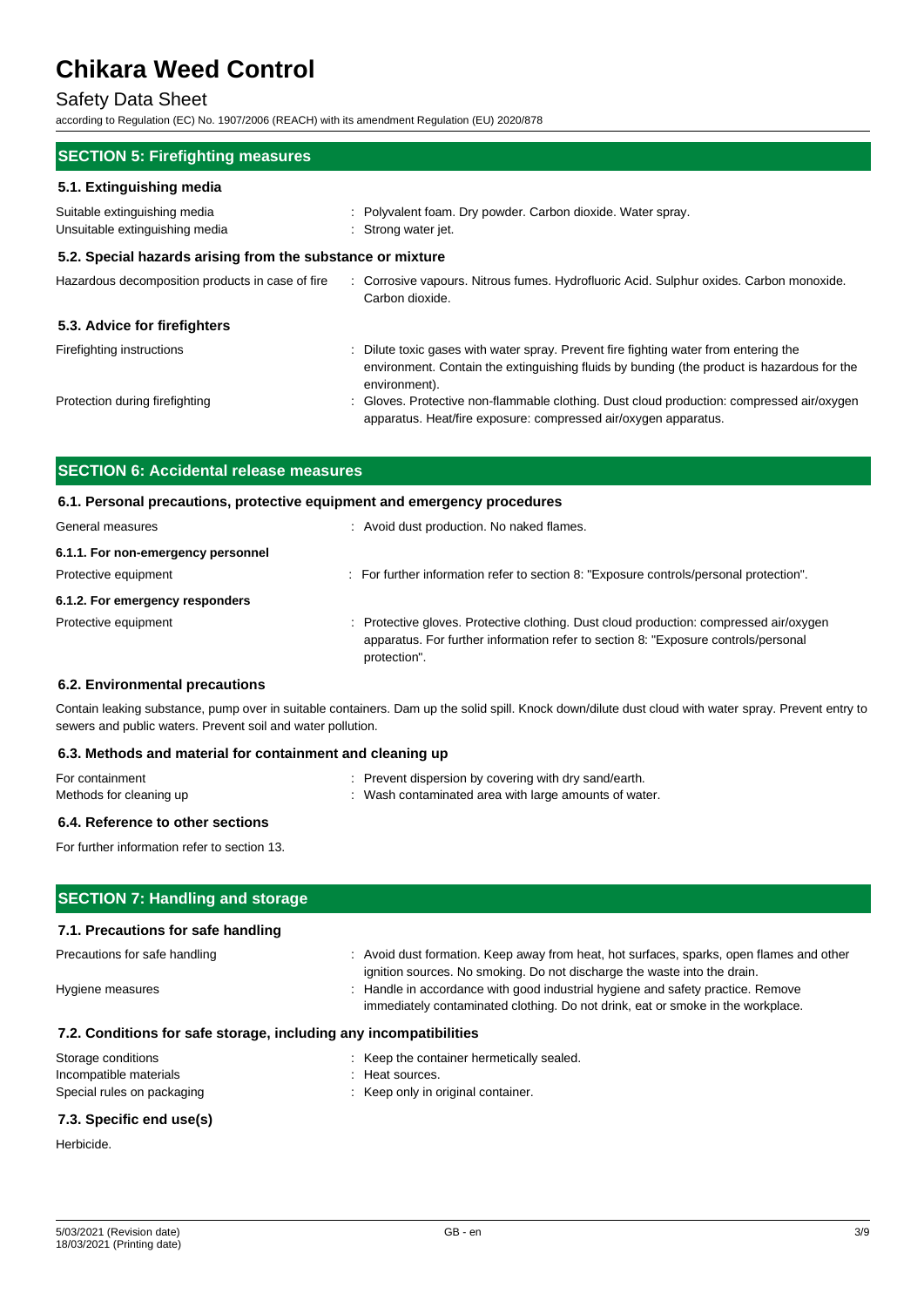# Safety Data Sheet

according to Regulation (EC) No. 1907/2006 (REACH) with its amendment Regulation (EU) 2020/878

#### **SECTION 8: Exposure controls/personal protection**

#### **8.1. Control parameters**

#### **8.1.1 National occupational exposure and biological limit values**

| Quarz (SiO2) (14808-60-7)                          |                                                           |  |  |  |
|----------------------------------------------------|-----------------------------------------------------------|--|--|--|
| EU - Indicative Occupational Exposure Limit (IOEL) |                                                           |  |  |  |
| l Local name                                       | Silica crystaline (Quartz)                                |  |  |  |
| <b>IOEL TWA</b>                                    | $<$ 0,05 mg/m <sup>3</sup> Silica, respirable crystalline |  |  |  |
| <b>Notes</b>                                       | (Year of adoption 2003)                                   |  |  |  |
| Regulatory reference                               | <b>SCOEL Recommendations</b>                              |  |  |  |

#### **8.1.2. Recommended monitoring procedures**

No additional information available

#### **8.1.3. Air contaminants formed**

No additional information available

#### **8.1.4. DNEL and PNEC**

No additional information available

#### **8.1.5. Control banding**

No additional information available

#### **8.2. Exposure controls**

#### **8.2.1. Appropriate engineering controls**

**Appropriate engineering controls:** Extraction to remove dust at its source. Provide local exhaust or general room ventilation.

#### **8.2.2. Personal protection equipment**

#### **8.2.2.1. Eye and face protection**

| Eye protection: |  |
|-----------------|--|
| Safety glasses  |  |

#### **8.2.2.2. Skin protection**

| Skin and body protection: |  |  |  |
|---------------------------|--|--|--|
|                           |  |  |  |

Wear suitable protective clothing

#### **Hand protection:**

PVC or other plastic material or natural rubber gloves

#### **8.2.2.3. Respiratory protection**

# **Respiratory protection:**

Dust production: dust mask with filter type P1

#### **8.2.2.4. Thermal hazards**

No additional information available

#### **8.2.3. Environmental exposure controls**

#### **Environmental exposure controls:**

Avoid release to the environment.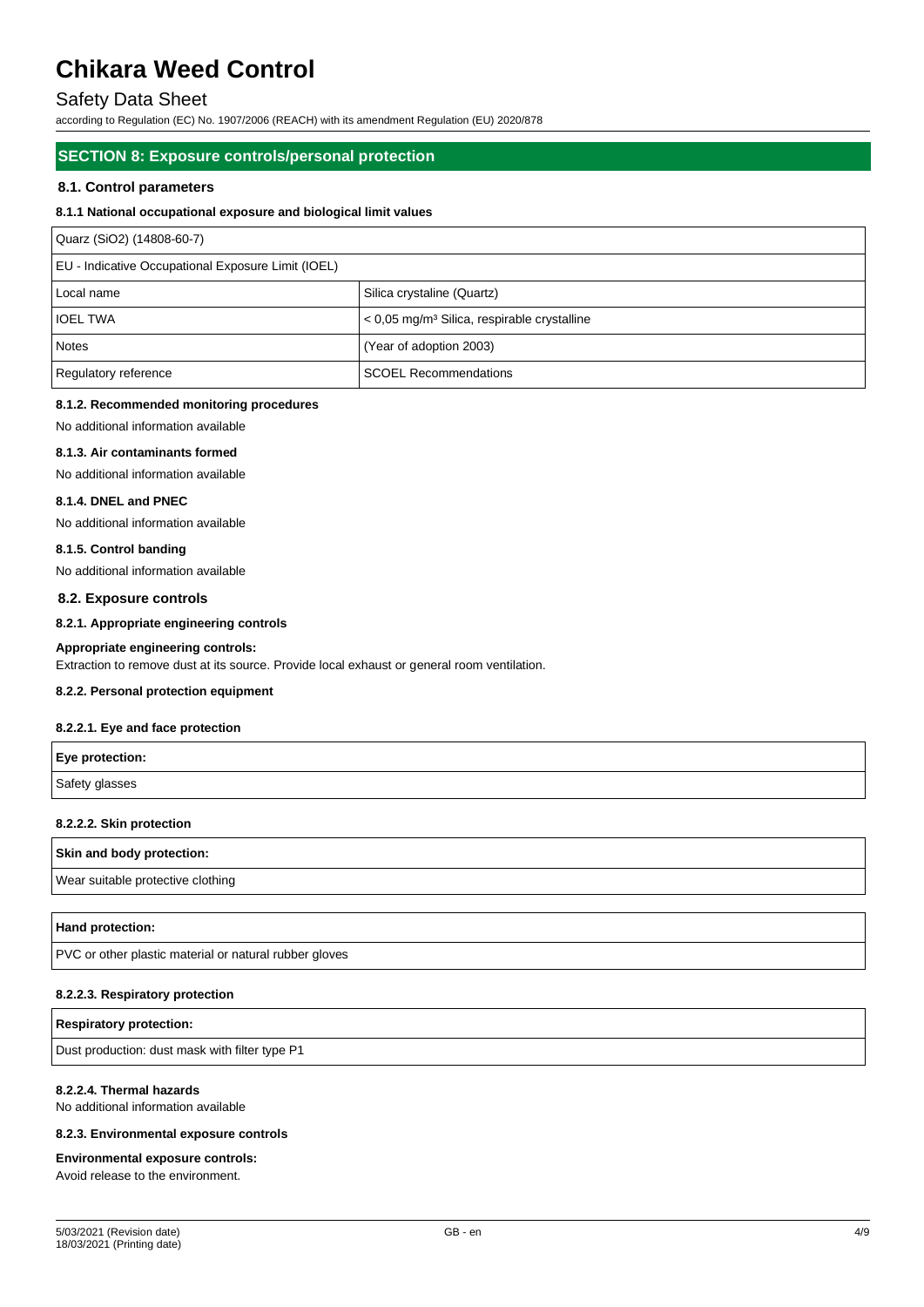# Safety Data Sheet

according to Regulation (EC) No. 1907/2006 (REACH) with its amendment Regulation (EU) 2020/878

# **SECTION 9: Physical and chemical properties**

#### **9.1. Information on basic physical and chemical properties**

| Physical state                                  | : Solid                       |
|-------------------------------------------------|-------------------------------|
| Appearance                                      | Granulate.                    |
| Colour                                          | brown.                        |
| Odour                                           | slight.                       |
| Odour threshold                                 | No data available             |
| рH                                              | No data available             |
| pH solution                                     | 4,84(1%                       |
| Relative evaporation rate (butylacetate=1)      | No data available             |
| Melting point                                   | No data available             |
| Freezing point                                  | No data available             |
| Boiling point                                   | : No data available           |
| Flash point                                     | Not relevant                  |
| Auto-ignition temperature                       | No data available             |
| Decomposition temperature                       | No data available             |
| Flammability (solid, gas)                       | Non flammable.                |
| Vapour pressure                                 | No data available             |
| Relative vapour density at 20 °C                | No data available             |
| Relative density                                | Not relevant                  |
| Density                                         | 840 kg/m <sup>3</sup> (25 °C) |
| Solubility                                      | No data available             |
| Partition coefficient n-octanol/water (Log Pow) | No data available             |
| Viscosity, kinematic                            | Not relevant                  |
| Viscosity, dynamic                              | No data available             |
| <b>Explosive properties</b>                     | Not explosive.                |
| Oxidising properties                            | Non oxidizing.                |
| <b>Explosive limits</b>                         | No data available             |
| 9.2. Other information                          |                               |
| VOC content                                     | $: 0\%$                       |

Particles size :  $\frac{1}{2}$  > 710 µm (97.2 %)

# **SECTION 10: Stability and reactivity**

#### **10.1. Reactivity**

No dangerous reactions known under normal conditions of use.

#### **10.2. Chemical stability**

Stable under normal conditions.

#### **10.3. Possibility of hazardous reactions**

None under normal conditions.

#### **10.4. Conditions to avoid**

Avoid dust formation. Keep away from heat, hot surfaces, sparks, open flames and other ignition sources. No smoking.

#### **10.5. Incompatible materials**

None to our knowledge.

#### **10.6. Hazardous decomposition products**

Under normal conditions of storage and use, hazardous decomposition products should not be produced.

### **SECTION 11: Toxicological information**

#### **11.1 Information on toxicological effects**

Acute toxicity (oral) : Not classified (Based on available data, the classification criteria are not met) Acute toxicity (dermal) : Not classified (Based on available data, the classification criteria are not met)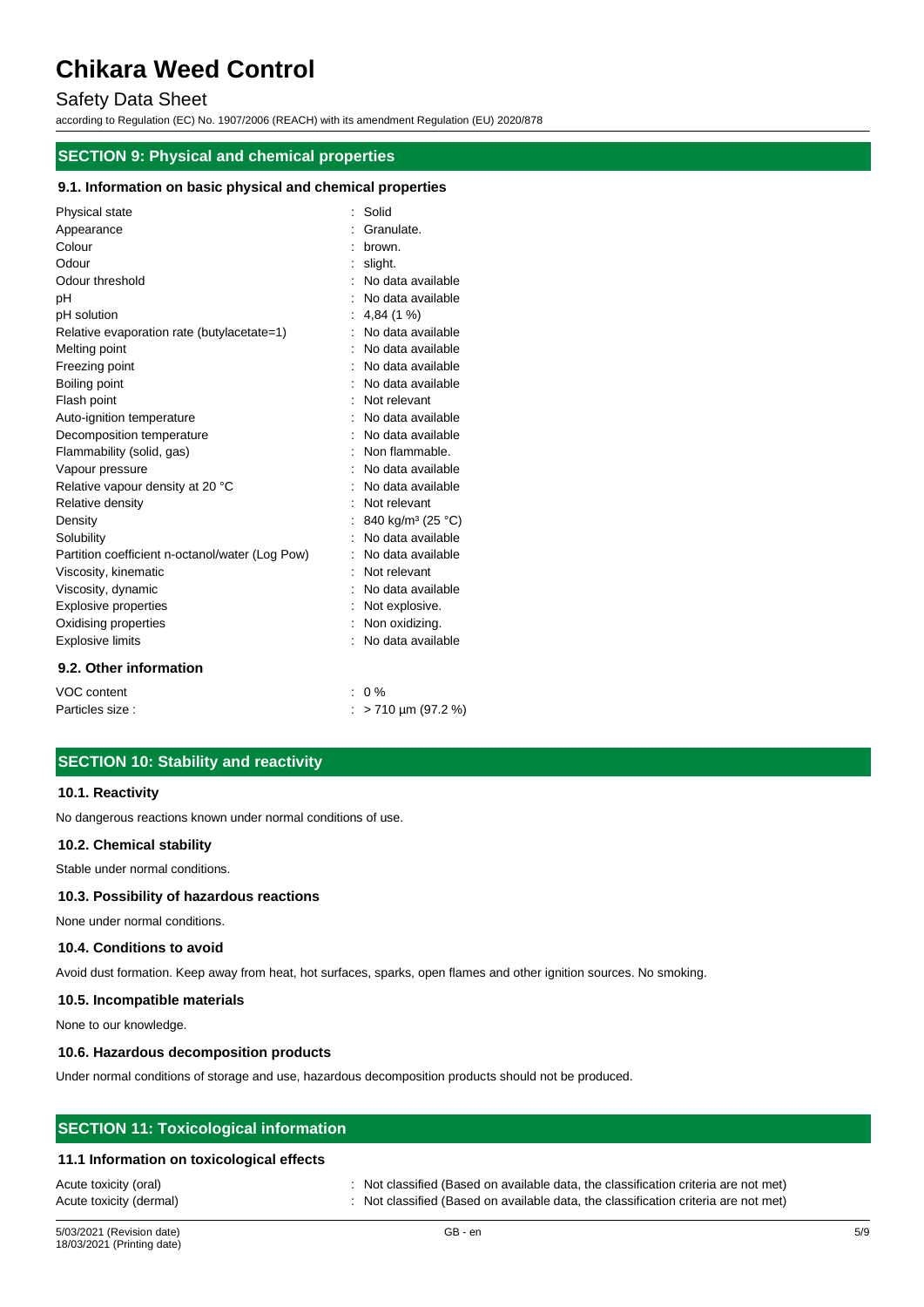# Safety Data Sheet

according to Regulation (EC) No. 1907/2006 (REACH) with its amendment Regulation (EU) 2020/878

| <b>Chikara Weed Control</b>                        |                                                                                                                |  |
|----------------------------------------------------|----------------------------------------------------------------------------------------------------------------|--|
| LD50 oral rat                                      | 4694 mg/kg bodyweight (male); 4908 mg/kg bodyweight (female) (OECD 401 method)                                 |  |
| LD50 dermal rat                                    | > 2000 mg/kg bodyweight                                                                                        |  |
| LC50 Inhalation - Rat                              | $> 6,17$ mg/l/4h                                                                                               |  |
| Skin corrosion/irritation                          | Not classified (Based on available data, the classification criteria are not met)                              |  |
| Serious eye damage/irritation                      | Not classified (Based on available data, the classification criteria are not met)                              |  |
| Respiratory or skin sensitisation                  | Not classified (Based on available data, the classification criteria are not met)                              |  |
| Germ cell mutagenicity                             | Not classified (Based on available data, the classification criteria are not met)                              |  |
| Carcinogenicity                                    | Not classified (Based on available data, the classification criteria are not met)                              |  |
|                                                    | flazasulfuron (ISO); 1-(4,6-dimethoxypyrimidin-2-yl)-3-(3-trifluoromethyl-2-pyridylsulfonyl)urea (104040-78-0) |  |
| NOAEL (chronic, oral, animal/male, 2 years)        | > 70,1 mg/kg bodyweight /day (rat)                                                                             |  |
| Reproductive toxicity                              | Not classified (Based on available data, the classification criteria are not met)                              |  |
| STOT-single exposure                               | : Not classified (Based on available data, the classification criteria are not met)                            |  |
| Sodium diisopropylnaphtalenesulphonate (1322-93-6) |                                                                                                                |  |
| STOT-single exposure                               | May cause respiratory irritation.                                                                              |  |
| STOT-repeated exposure                             | Not classified (Based on available data, the classification criteria are not met)                              |  |
| Aspiration hazard                                  | Not classified (Based on available data, the classification criteria are not met)                              |  |
| <b>Chikara Weed Control</b>                        |                                                                                                                |  |
| Viscosity, kinematic                               | Not relevant                                                                                                   |  |

Acute toxicity (inhalation) : Not classified (Based on available data, the classification criteria are not met)

# **SECTION 12: Ecological information**

#### **12.1. Toxicity**

| Hazardous to the aquatic environment, short-term | $\therefore$ Very toxic to aquatic life.                |
|--------------------------------------------------|---------------------------------------------------------|
| (acute)                                          |                                                         |
| Hazardous to the aquatic environment, long-term  | : Very toxic to aquatic life with long lasting effects. |
| (chronic)                                        |                                                         |

| l Chikara Weed Control     |                                                             |
|----------------------------|-------------------------------------------------------------|
| $LC50 - Fish [1]$          | > 100 mg/l (96 Hours) (Oncorhynchus mykiss (Rainbow trout)) |
| EC50 - Crustacea [1]       | > 100 mg/l (48 Hours) (Daphnia magna)                       |
| ErC50 algae                | > 0,2 mg/l (72 Hours) (Pseudokirchneriella subcapitata)     |
| ErC50 other aquatic plants | 0,0059 mg/l (7 days) (Lemna gibba)                          |

### **12.2. Persistence and degradability**

| flazasulfuron (ISO); 1-(4,6-dimethoxypyrimidin-2-yl)-3-(3-trifluoromethyl-2-pyridylsulfonyl)urea (104040-78-0) |                                  |  |
|----------------------------------------------------------------------------------------------------------------|----------------------------------|--|
| Persistence and degradability                                                                                  | not readily degradable in water. |  |
|                                                                                                                |                                  |  |

**Methylnaphtalenesulfonic acid/formaldehyde, copolymer, sodium salt (81065-51-2)**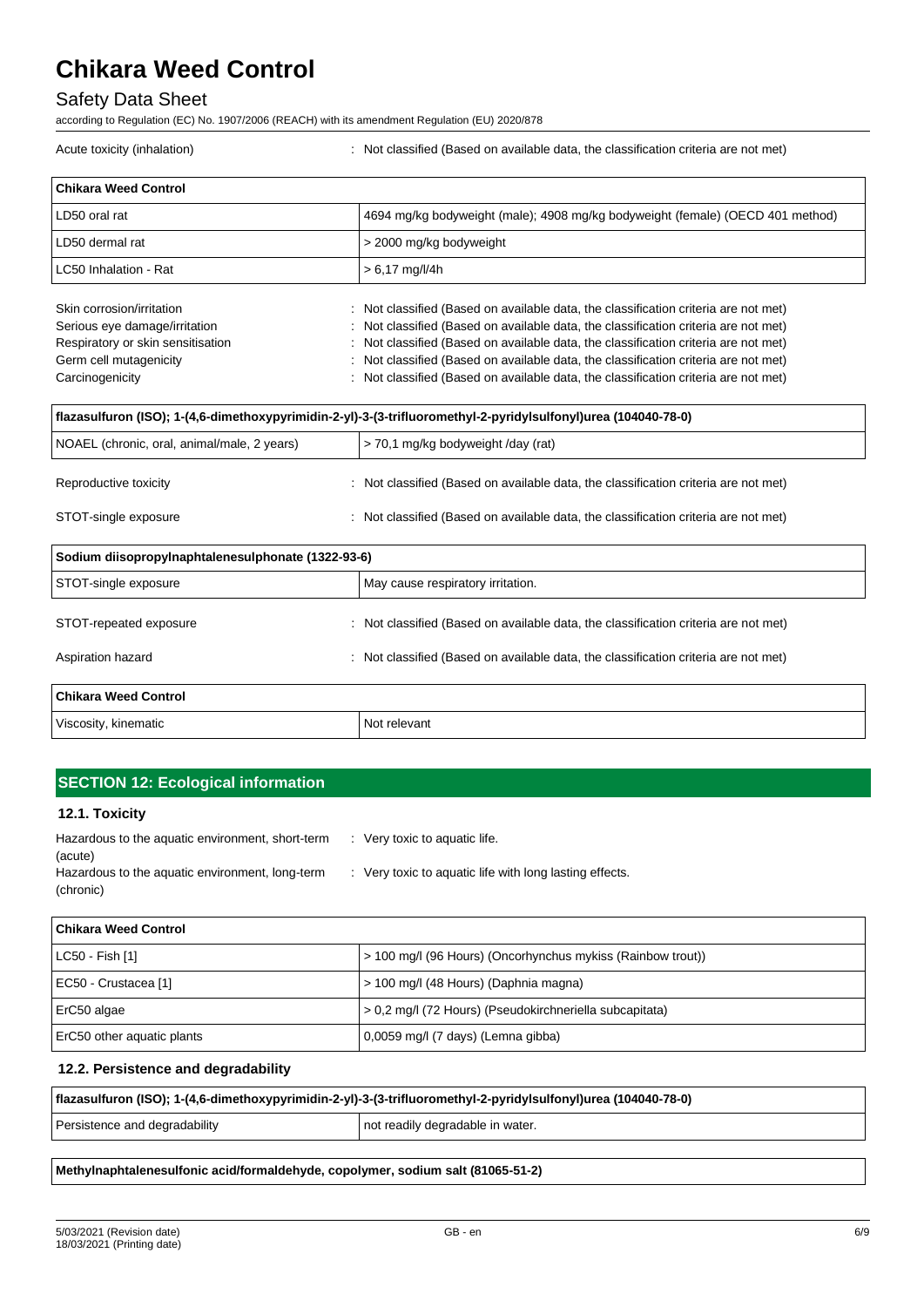# Safety Data Sheet

according to Regulation (EC) No. 1907/2006 (REACH) with its amendment Regulation (EU) 2020/878

| Persistence and degradability<br>Not rapidly degradable.                                                       |  |  |
|----------------------------------------------------------------------------------------------------------------|--|--|
| 12.3. Bioaccumulative potential                                                                                |  |  |
| flazasulfuron (ISO); 1-(4,6-dimethoxypyrimidin-2-yl)-3-(3-trifluoromethyl-2-pyridylsulfonyl)urea (104040-78-0) |  |  |

| Partition coefficient n-octanol/water (Log Pow) | 1,3 (pH 5, 25°C, 99.8%); <- 0.06 (pH 7, 25°C, 99.8%) |
|-------------------------------------------------|------------------------------------------------------|
|                                                 |                                                      |

#### **12.4. Mobility in soil**

| flazasulfuron (ISO); 1-(4,6-dimethoxypyrimidin-2-yl)-3-(3-trifluoromethyl-2-pyridylsulfonyl)urea (104040-78-0) |  |  |
|----------------------------------------------------------------------------------------------------------------|--|--|
| $(1,77 \text{ (pH>6)}; 2.24 \text{ (pH<6)}$<br>Partition coefficient n-octanol/water (Log Koc)                 |  |  |
|                                                                                                                |  |  |

### **12.5. Results of PBT and vPvB assessment**

#### **Chikara Weed Control**

| This substance/mixture does not meet the PBT criteria of REACH regulation, annex XIII  |
|----------------------------------------------------------------------------------------|
| This substance/mixture does not meet the vPvB criteria of REACH regulation, annex XIII |

#### **12.6. Other adverse effects**

No additional information available

# **SECTION 13: Disposal considerations**

## **13.1. Waste treatment methods**

| Waste treatment methods                    | : Do not dispose of with domestic waste.                                                    |  |
|--------------------------------------------|---------------------------------------------------------------------------------------------|--|
| Product/Packaging disposal recommendations | : Remove to an authorized incinerator equipped with an afterburner and a flue gas scrubber. |  |
|                                            | Dispose of in accordance with relevant local regulations.                                   |  |
| Ecology - waste materials                  | : Do not discharge into drains or rivers.                                                   |  |
| European List of Waste (LoW) code          | $\therefore$ 02 01 08 <sup>*</sup> - agrochemical waste containing dangerous substances     |  |
|                                            | 15 01 10* - packaging containing residues of or contaminated by dangerous substances        |  |

# **SECTION 14: Transport information**

#### In accordance with ADR / IMDG / IATA / ADN / RID

| <b>ADR</b>                                                                         | <b>IMDG</b>                                                                                                                                                                                                                                                                                                                                                                              | <b>IATA</b>                                                              | <b>ADN</b>                                                                                | <b>RID</b>                                                                                |
|------------------------------------------------------------------------------------|------------------------------------------------------------------------------------------------------------------------------------------------------------------------------------------------------------------------------------------------------------------------------------------------------------------------------------------------------------------------------------------|--------------------------------------------------------------------------|-------------------------------------------------------------------------------------------|-------------------------------------------------------------------------------------------|
| Special provision(s) applied<br>$\therefore$ 375                                   | Special provision(s) applied<br>: 969                                                                                                                                                                                                                                                                                                                                                    | Special provision(s) applied<br>: A197                                   | Special provision(s) applied<br>:375                                                      | Special provision(s) applied<br>:375                                                      |
|                                                                                    | These substances when carried in single or combination packagings containing a net quantity per single or inner packaging of 5 l or less for liquids<br>or having a net mass per single or inner packaging of 5 kg or less for solids, are not subject to any other provisions of ADR provided the<br>packagings meet the general provisions of 4.1.1.1, 4.1.1.2 and 4.1.1.4 to 4.1.1.8. |                                                                          |                                                                                           |                                                                                           |
| 14.1. UN number                                                                    |                                                                                                                                                                                                                                                                                                                                                                                          |                                                                          |                                                                                           |                                                                                           |
| <b>UN 3077</b>                                                                     | <b>UN 3077</b>                                                                                                                                                                                                                                                                                                                                                                           | <b>UN 3077</b>                                                           | <b>UN 3077</b>                                                                            | <b>UN 3077</b>                                                                            |
| 14.2. UN proper shipping name                                                      |                                                                                                                                                                                                                                                                                                                                                                                          |                                                                          |                                                                                           |                                                                                           |
| ENVIRONMENTALLY<br><b>HAZARDOUS</b><br>SUBSTANCE, SOLID,<br>N.O.S. (Flazasulfuron) | <b>ENVIRONMENTALLY</b><br><b>HAZARDOUS</b><br>SUBSTANCE, SOLID,<br>N.O.S. (Flazasulfuron)                                                                                                                                                                                                                                                                                                | Environmentally hazardous<br>substance, solid, n.o.s.<br>(Flazasulfuron) | <b>ENVIRONMENTALLY</b><br><b>HAZARDOUS</b><br>SUBSTANCE, SOLID.<br>N.O.S. (Flazasulfuron) | <b>ENVIRONMENTALLY</b><br><b>HAZARDOUS</b><br>SUBSTANCE, SOLID,<br>N.O.S. (Flazasulfuron) |
| Transport document description                                                     |                                                                                                                                                                                                                                                                                                                                                                                          |                                                                          |                                                                                           |                                                                                           |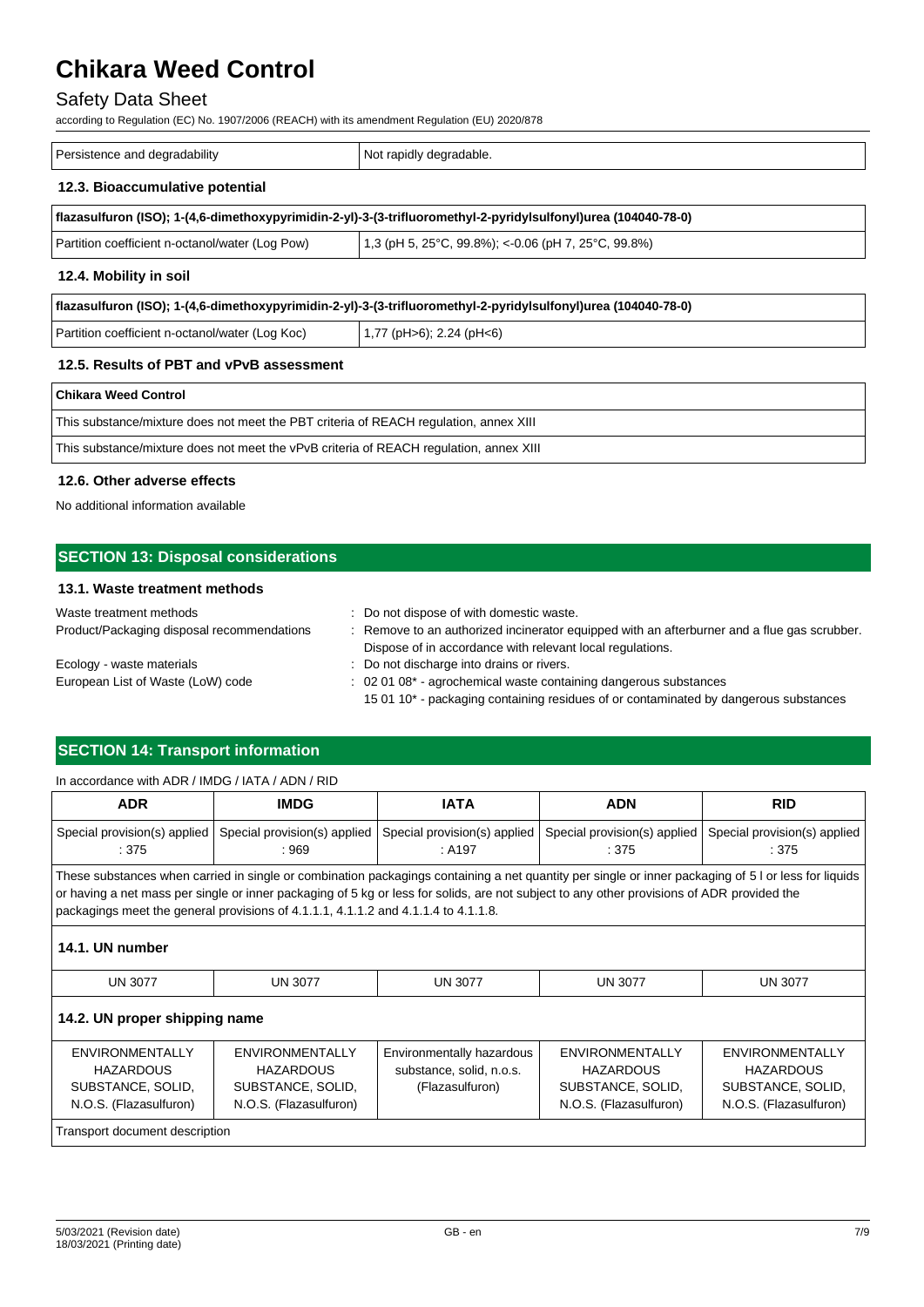# Safety Data Sheet

according to Regulation (EC) No. 1907/2006 (REACH) with its amendment Regulation (EU) 2020/878

| <b>UN 3077</b><br><b>ENVIRONMENTALLY</b><br><b>HAZARDOUS</b><br>SUBSTANCE, SOLID,<br>N.O.S. (Flazasulfuron), 9,<br>$III, (-)$ | <b>UN 3077</b><br><b>ENVIRONMENTALLY</b><br><b>HAZARDOUS</b><br>SUBSTANCE, SOLID,<br>N.O.S. (Flazasulfuron), 9,<br>III, MARINE POLLUTANT | UN 3077 Environmentally<br>hazardous substance, solid,<br>n.o.s. (Flazasulfuron), 9, III | <b>UN 3077</b><br><b>ENVIRONMENTALLY</b><br><b>HAZARDOUS</b><br>SUBSTANCE, SOLID,<br>N.O.S. (Flazasulfuron), 9,<br>III | <b>UN 3077</b><br><b>ENVIRONMENTALLY</b><br><b>HAZARDOUS</b><br>SUBSTANCE, SOLID,<br>N.O.S. (Flazasulfuron), 9,<br>III |
|-------------------------------------------------------------------------------------------------------------------------------|------------------------------------------------------------------------------------------------------------------------------------------|------------------------------------------------------------------------------------------|------------------------------------------------------------------------------------------------------------------------|------------------------------------------------------------------------------------------------------------------------|
|                                                                                                                               |                                                                                                                                          |                                                                                          |                                                                                                                        |                                                                                                                        |
| 14.3. Transport hazard class(es)                                                                                              |                                                                                                                                          |                                                                                          |                                                                                                                        |                                                                                                                        |
| 9                                                                                                                             | 9                                                                                                                                        | 9                                                                                        | 9                                                                                                                      | 9                                                                                                                      |
|                                                                                                                               |                                                                                                                                          |                                                                                          |                                                                                                                        |                                                                                                                        |
| 14.4. Packing group                                                                                                           |                                                                                                                                          |                                                                                          |                                                                                                                        |                                                                                                                        |
| III                                                                                                                           | Ш                                                                                                                                        | III                                                                                      | Ш                                                                                                                      | III                                                                                                                    |
| 14.5. Environmental hazards                                                                                                   |                                                                                                                                          |                                                                                          |                                                                                                                        |                                                                                                                        |
| Dangerous for the<br>environment: Yes                                                                                         | Dangerous for the<br>environment: Yes<br>Marine pollutant : Yes                                                                          | Dangerous for the<br>environment: Yes                                                    | Dangerous for the<br>environment: Yes                                                                                  | Dangerous for the<br>environment: Yes                                                                                  |
| No supplementary information available                                                                                        |                                                                                                                                          |                                                                                          |                                                                                                                        |                                                                                                                        |
|                                                                                                                               |                                                                                                                                          |                                                                                          |                                                                                                                        |                                                                                                                        |
| 14.6. Special precautions for user                                                                                            |                                                                                                                                          |                                                                                          |                                                                                                                        |                                                                                                                        |
| <b>Overland transport</b>                                                                                                     |                                                                                                                                          |                                                                                          |                                                                                                                        |                                                                                                                        |
| Special provisions (ADR)                                                                                                      |                                                                                                                                          | 274, 335, 375, 601                                                                       |                                                                                                                        |                                                                                                                        |
| Orange plates                                                                                                                 | $\ddot{\phantom{a}}$                                                                                                                     | 90<br>3077                                                                               |                                                                                                                        |                                                                                                                        |
| EAC code                                                                                                                      | : 2Z                                                                                                                                     |                                                                                          |                                                                                                                        |                                                                                                                        |
| Transport by sea<br>No data available                                                                                         |                                                                                                                                          |                                                                                          |                                                                                                                        |                                                                                                                        |
| Air transport<br>No data available                                                                                            |                                                                                                                                          |                                                                                          |                                                                                                                        |                                                                                                                        |
| Inland waterway transport                                                                                                     |                                                                                                                                          |                                                                                          |                                                                                                                        |                                                                                                                        |
| Classification code (ADN)                                                                                                     | $:$ M7                                                                                                                                   |                                                                                          |                                                                                                                        |                                                                                                                        |
| Number of blue cones/lights (ADN)                                                                                             | $\colon 0$                                                                                                                               |                                                                                          |                                                                                                                        |                                                                                                                        |

Additional requirements/Remarks (ADN) : \* Only in the molten state. \*\* For carriage in bulk see also 7.1.4.1. \*\* \* Only in the case of transport in bulk.

**Rail transport**

No data available

## **14.7. Transport in bulk according to Annex II of Marpol and the IBC Code**

Not applicable

# **SECTION 15: Regulatory information**

#### **15.1. Safety, health and environmental regulations/legislation specific for the substance or mixture**

# **15.1.1. EU-Regulations**

Contains no REACH substances with Annex XVII restrictions Contains no substance on the REACH candidate list Contains no REACH Annex XIV substances